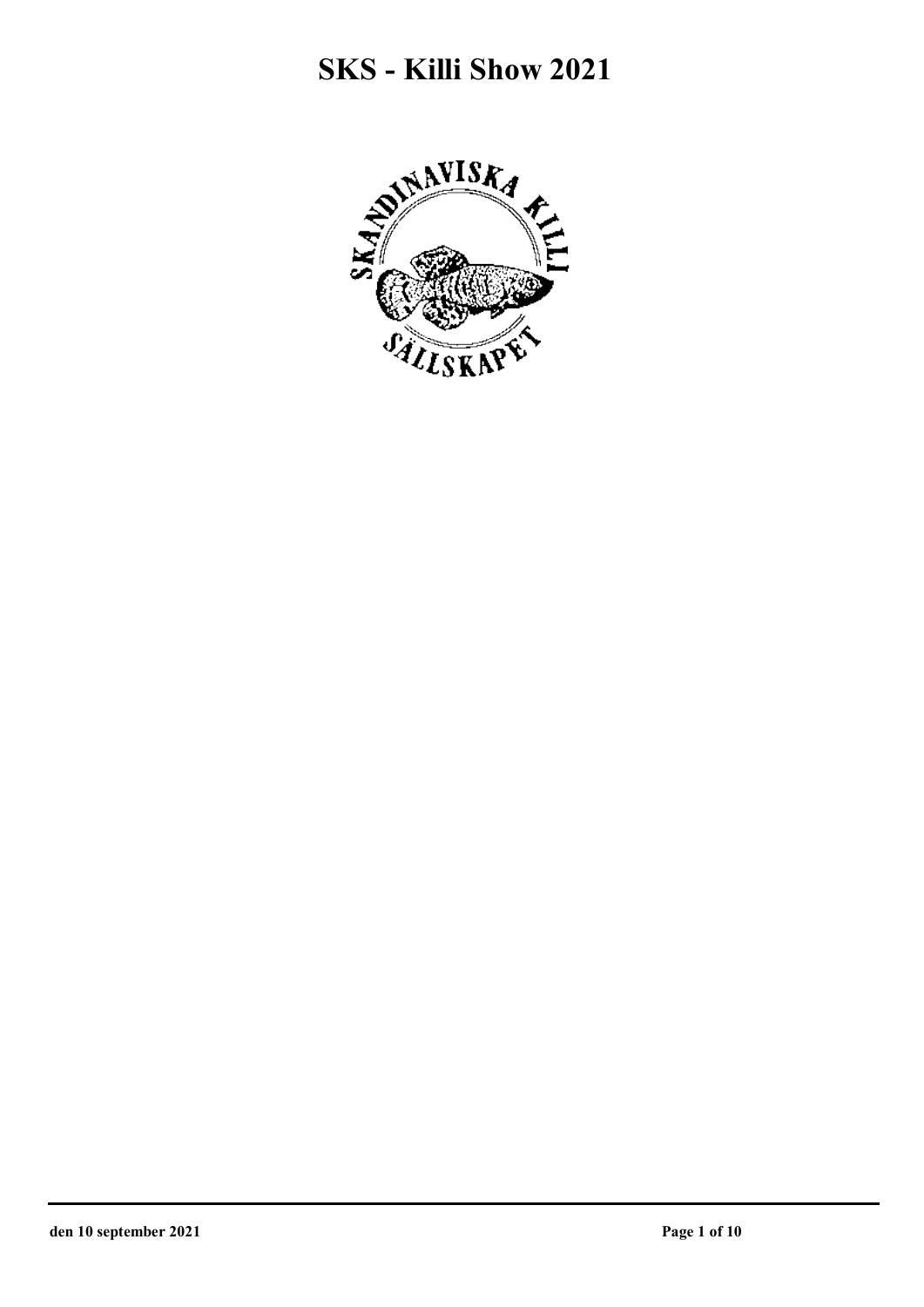

### Group 100

#### Fundulus, Cyprinodon, Jordanella, Aphanius, Valencia etc.

|     | Judged by:                             | <b>Volker Munsch</b> | <b>Mattias Wacker</b> |               |                  |    |                              |
|-----|----------------------------------------|----------------------|-----------------------|---------------|------------------|----|------------------------------|
| Nr. | Name                                   |                      | <b>Exhibitor</b>      | Killi ass.    |                  |    | <b>Points Prize Comments</b> |
| 101 | Aphanius dispar "Dikhil, 2016-4"       |                      | H.Meuss               | BKV-B         | 9                | 2. |                              |
| 102 | Aphanius mento "Zengen"                |                      | O.Bangsmark           | SKS-DK        | 9                | 1. |                              |
| 103 | Fundulus julisia                       |                      | M.Juhl                | SKS-DK        | 8                |    |                              |
| 104 | Fundulus julisia                       |                      | M.Juhl                | <b>SKS-DK</b> | 9                | 3. |                              |
| 105 | Paraphanius similis "Bor, TUBCD 05-17" |                      | L.Oliviera            | APK-P         | $\boldsymbol{0}$ |    |                              |
| 106 | Paraphanius mento "Elbistan"           |                      | J.Hansen              | SKS-DK        | 8                |    |                              |
| 107 | Fundulus julisia                       |                      | M.Juhl                | <b>SKS-DK</b> | 8                |    |                              |
| 108 | Fundulus julisia                       |                      | M.Juhl                | SKS-DK        | 8                |    |                              |
| 151 | Aphanius irregularis "Kaklik"          |                      |                       | <b>KFN-NL</b> | $\boldsymbol{0}$ |    | KFN donatio                  |
| 152 | Aphanius marassantensis "Dokuz Pinar"  |                      |                       | <b>KFN-NL</b> | $\boldsymbol{0}$ |    | KFN donatio                  |
| 153 | Aphanius dispar "Dikhil, LS 16-4"      |                      |                       | <b>KFN-NL</b> | $\boldsymbol{0}$ |    | KFN donatio                  |
| 154 | Aphanius striptus "Nashal Habuskin"    |                      |                       | <b>KFN-NL</b> | $\boldsymbol{0}$ |    | KFN donatio                  |
| 155 | Crenichthys baileyi                    |                      |                       | <b>KFN-NL</b> | $\boldsymbol{0}$ |    |                              |

## Group 200

#### South American Annuals

|     | Judged by:                                 | <b>Volker Munsch</b>                                  | <b>Mattias Wacker</b> |            |   |    |                              |
|-----|--------------------------------------------|-------------------------------------------------------|-----------------------|------------|---|----|------------------------------|
| Nr. | <b>Name</b>                                |                                                       | <b>Exhibitor</b>      | Killi ass. |   |    | <b>Points Prize Comments</b> |
| 201 | Hypsolebias faouri "Terra Typica, BR 2017" |                                                       | Anita Persson         | SKS-S      | 7 |    |                              |
| 202 | Notholebias vermiculatus "Jacone"          |                                                       | Anita Persson         | SKS-S      | 9 | 1. |                              |
| 203 | Simpsonichthys boitonei "Brasilia"         |                                                       | J.Patterson           | SKS-S      | 8 |    |                              |
| 204 |                                            | Simpsonichthys margaritatus "Rio Verde, BR-MPM 12-7"  | J.Patterson           | SKS-S      | 8 |    |                              |
| 205 | Simpsonichthys punctulatus "Goias, 03-07"  |                                                       | J.Patterson           | SKS-S      | 9 | 2. |                              |
| 206 |                                            | Simpsonichthys cholopteryx "Alto Araguaia, HVP 16-28" | J.Patterson           | SKS-S      | 8 | 3. |                              |
| 207 |                                            | Papiliolebias ashleyae "Pozo del Tigre, BBP 18-1"     | J.Patterson           | SKS-S      | 7 |    |                              |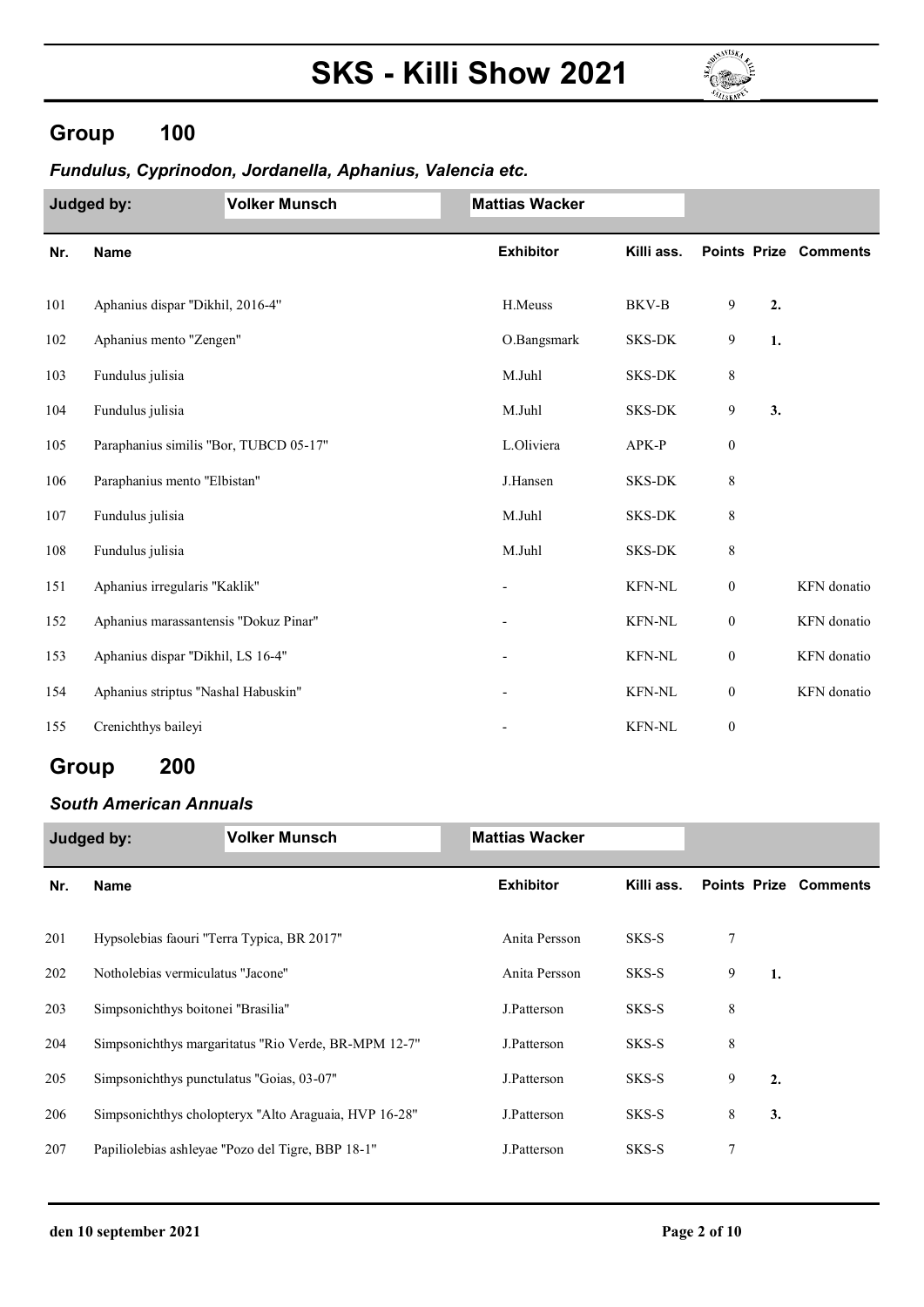

## Group 300

#### Rivulus

|     | <b>Anita Persson</b><br><b>Judged by:</b>                                | Mikael Möller    |               |                  |    |                              |
|-----|--------------------------------------------------------------------------|------------------|---------------|------------------|----|------------------------------|
| Nr. | <b>Name</b>                                                              | <b>Exhibitor</b> | Killi ass.    |                  |    | <b>Points Prize Comments</b> |
| 301 | Anablepsoides ornatus aff. "Brazil, 2018-3"                              | W.Suijker        | <b>KFN-NL</b> | 9                | 3. |                              |
| 302 | Anablepsoides lungi aff. "Weg naar zee SUR, 18-10"                       | W.Suijker        | <b>KFN-NL</b> | 8                |    |                              |
| 303 | Anablepsoides erberi "COLFGMRR 20-4"                                     | W.Suijker        | <b>KFN-NL</b> | 9                | 1. |                              |
| 304 | Anablepsoides waimacui "Kurupukari, 02-04"                               | W.Suijker        | <b>KFN-NL</b> | 7                |    |                              |
| 305 | Cynodonichthys chucunaque "PAN, 2021-01"                                 | W.Suijker        | <b>KFN-NL</b> | 9                | 2. |                              |
| 306 | Kryptolebias marmoratus "Dangriga, Belize"                               | Anita Persson    | SKS-S         | $\,8\,$          |    | 2st.                         |
| 307 | Anablepsoides derhami "Tingo Maria, GR 10-1"                             | M.Juhl           | SKS-DK        | 8                |    |                              |
| 308 | Anablepsoides cryptocallus "Ducos, MA 2014"                              | H-G.Ulmke        | DKG-D         | $\boldsymbol{0}$ |    | dismissed                    |
| 309 | Anablepsoides igneus "Cascade Fourgassie"                                | H-G.Ulmke        | DKG-D         | 7                |    |                              |
| 310 | Anablepsoides fransvermeuleni "Bakhuis, SUR 10-10"                       | J.Brandao        | APK-P         | $\overline{7}$   |    |                              |
| 311 | Cynodonichthys chucunaque "PAN 12-1"                                     | J.Brandao        | APK-P         | 7                |    |                              |
| 312 | Cynodonichthys magdalenae "Santandercito-Cundinamarca,<br>COLFGMRR 20-7" | J.Brandao        | APK-P         | 7                |    |                              |
| 313 | Anablepsoides fransvermeuleni "Bakhuis, SUR 18-4"                        | T.Jörgensen      | <b>SKS-DK</b> | 8                |    |                              |
| 314 | Rivulus berovidesi                                                       | T.Jörgensen      | SKS-DK        | $\,8\,$          |    |                              |
| 315 | Anablepsoides hartii "Fuentidueno near San Juan, Isla Margarita"         | J.Hansen         | <b>SKS-DK</b> | $\,8\,$          |    |                              |
| 351 | Anablepsoides cryptocallus "Ducos, MA 2014"                              |                  | <b>KFN-NL</b> | $\boldsymbol{0}$ |    | KFN donatio                  |
| 352 | Anablepsoides hartii "Isla Margerita"                                    |                  | <b>KFN-NL</b> | $\boldsymbol{0}$ |    | KFN donatio                  |
| 353 | Anablepsoides lungi sp. aff. "Weg naar Zee, SUR 18-10"                   |                  | <b>KFN-NL</b> | $\boldsymbol{0}$ |    | KFN donatio                  |

## Group 400

#### Nothobranchius, Fundulosoma & Pronothobranchius

| Judged by: |                                           | <b>Anita Persson</b> |                  |            |                              |  |
|------------|-------------------------------------------|----------------------|------------------|------------|------------------------------|--|
| Nr.        | <b>Name</b>                               |                      | <b>Exhibitor</b> | Killi ass. | <b>Points Prize Comments</b> |  |
| 401        | Nothobranchius derhami "Ahero, KEN 19-16" |                      | J.Rosenstock     | SKS-DK     |                              |  |
| 402        | Nothobranchius spec. "Lubi, CD 16-19"     |                      | M.Carlsson       | SKS-S      |                              |  |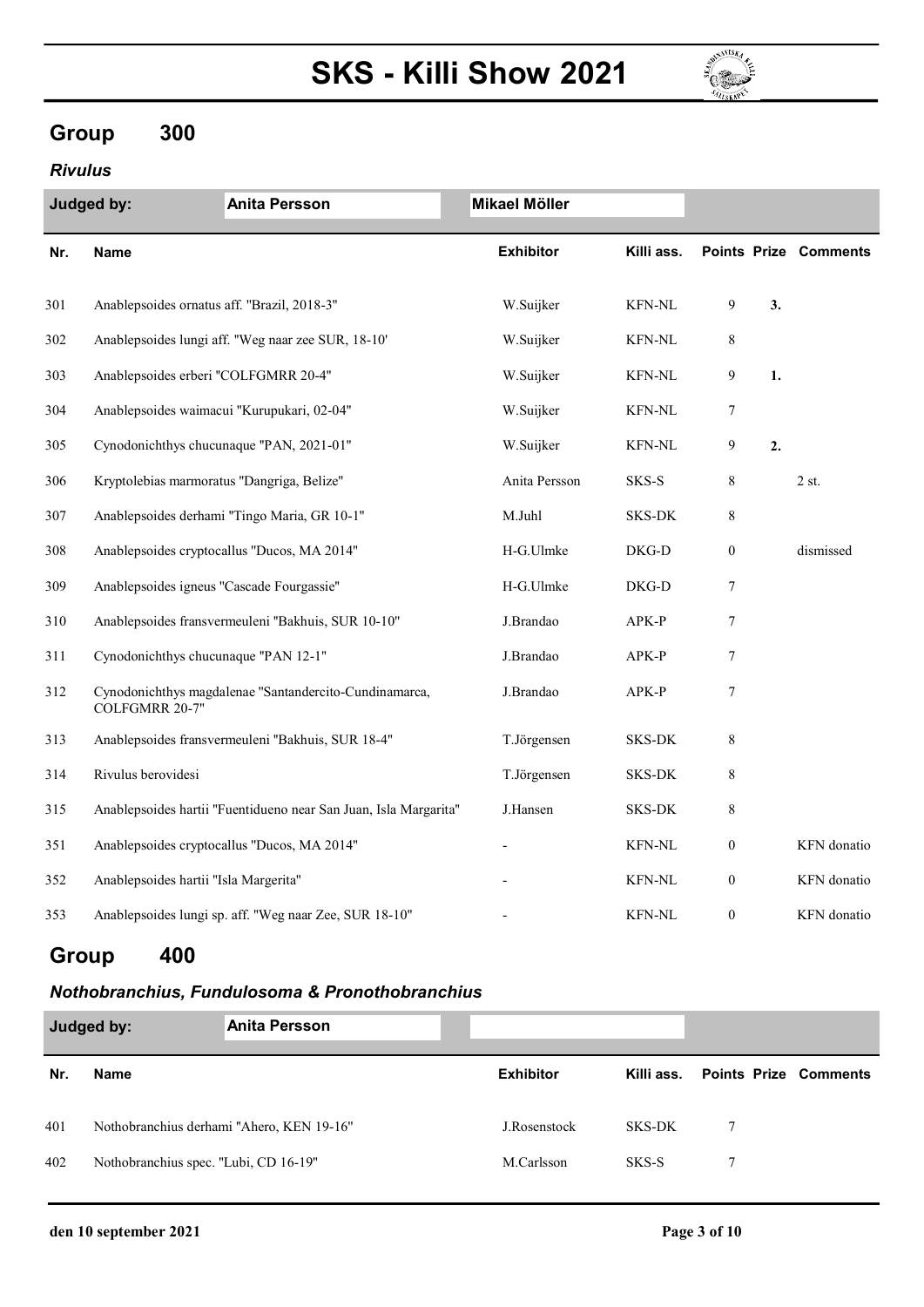

| 403 | Nothobranchius eggersi "W Ruvu River bridge, FTZ 09-24" | M.Carlsson  | SKS-S         | 7            |                  |             |
|-----|---------------------------------------------------------|-------------|---------------|--------------|------------------|-------------|
| 404 | Nothobranchius palmqvisti "Pangani, TZ 94-7"            | Alf Persson | SKS-S         | 8            | 3.               |             |
| 405 | Nothobranchius hengstleri "Nassoro, MZHS 18-7"          | J.Patterson | SKS-S         | 9            | 1.               |             |
| 406 | Nothobranchius malaissei "Kabiashi, CD 16-18-"          | J.Patterson | SKS-S         | 9            | $\overline{2}$ . |             |
| 407 | Nothobranchius wattersi "Hoba, MZMW 09-6"               | J.Patterson | SKS-S         | 7            |                  |             |
| 408 | Nothobranchius derhami "Ahero, KEN 19-16"               | J.Patterson | SKS-S         |              |                  |             |
| 409 | Nothobranchius kadleci "Gorongosa, MZCS 91-8"           | P.Kovář     | CZKA-CZ       | $\mathbf{0}$ |                  |             |
| 451 | Nothobranchius korthausae "yellow"                      |             | <b>KFN-NL</b> | $\theta$     |                  | KFN donatio |

## Group 500

#### Aplochelius, Epiplatys & Pachypanchax

|     | Judged by:                                 | <b>Anita Persson</b>                            | <b>Karel Bruckler</b> |               |                  |    |                              |
|-----|--------------------------------------------|-------------------------------------------------|-----------------------|---------------|------------------|----|------------------------------|
| Nr. | <b>Name</b>                                |                                                 | <b>Exhibitor</b>      | Killi ass.    |                  |    | <b>Points Prize Comments</b> |
| 501 |                                            | Epiplatys esekanus "Boumnyebel, VAB 18-54"      | H.Ott                 | DKG-D         | $\boldsymbol{0}$ |    | <b>DOA</b>                   |
| 502 | Epiplatys spec. "Sindara, GBH 01-24"       |                                                 | H.Ott                 | DKG-D         | $\,8\,$          |    |                              |
| 503 | Epiplatys dageti                           |                                                 | Anita Persson         | SKS-S         | 9                | 3. |                              |
| 504 | Pseudepiplatys annulatus                   |                                                 | Anita Persson         | SKS-S         | 7                |    | Trio                         |
| 505 | Aplocheilus parvus                         |                                                 | O.Bangsmark           | SKS-DK        | $\,$ 8 $\,$      |    |                              |
| 506 |                                            | Epiplatys roloffi "Macenta-Kooela, GF 06-10"    | R.Štefanko            | CZKA-CZ       | $\boldsymbol{0}$ |    |                              |
| 507 | Pseudepiplatys annulatus                   |                                                 | R.Štefanko            | CZKA-CZ       | $\,8\,$          |    |                              |
| 508 | Epiplatys togolensis "Wli Falls, GS 16-1"  |                                                 | F.Redondo             | APK-P         | 8                |    |                              |
| 509 | Epiplatys chaperi "Angona"                 |                                                 | F.Redondo             | APK-P         | $\boldsymbol{0}$ |    |                              |
| 510 | Epiplatys dageti "Monrovia"                |                                                 | T.Jörgensen           | SKS-DK        | 9                | 2. |                              |
| 511 | Epiplatys roloffi "DG-10"                  |                                                 | T.Jörgensen           | SKS-DK        | 9                | 1. |                              |
| 512 | Epiplatys roloffi "EP 82, RL 99"           |                                                 | H.Ott                 | DKG-D         | 8                |    |                              |
| 513 |                                            | Epiplatys sexfasciatus "Movó, GEGVPO 18-1"      | H.Ott                 | DKG-D         | $\,8\,$          |    |                              |
| 551 |                                            | Epiplatys sexfasciatus "Parc du Mondah, GTC 14" |                       | <b>KFN-NL</b> | $\boldsymbol{0}$ |    | KFN donatio                  |
| 552 | Epiplatys togolensis "Igboassam BCP 18-12" |                                                 |                       | <b>KFN-NL</b> | $\boldsymbol{0}$ |    | KFN donatio                  |
| 553 | Epiplatys togolensis "Wli Falls, GS 16-01" |                                                 |                       | <b>KFN-NL</b> | $\boldsymbol{0}$ |    | KFN donatio                  |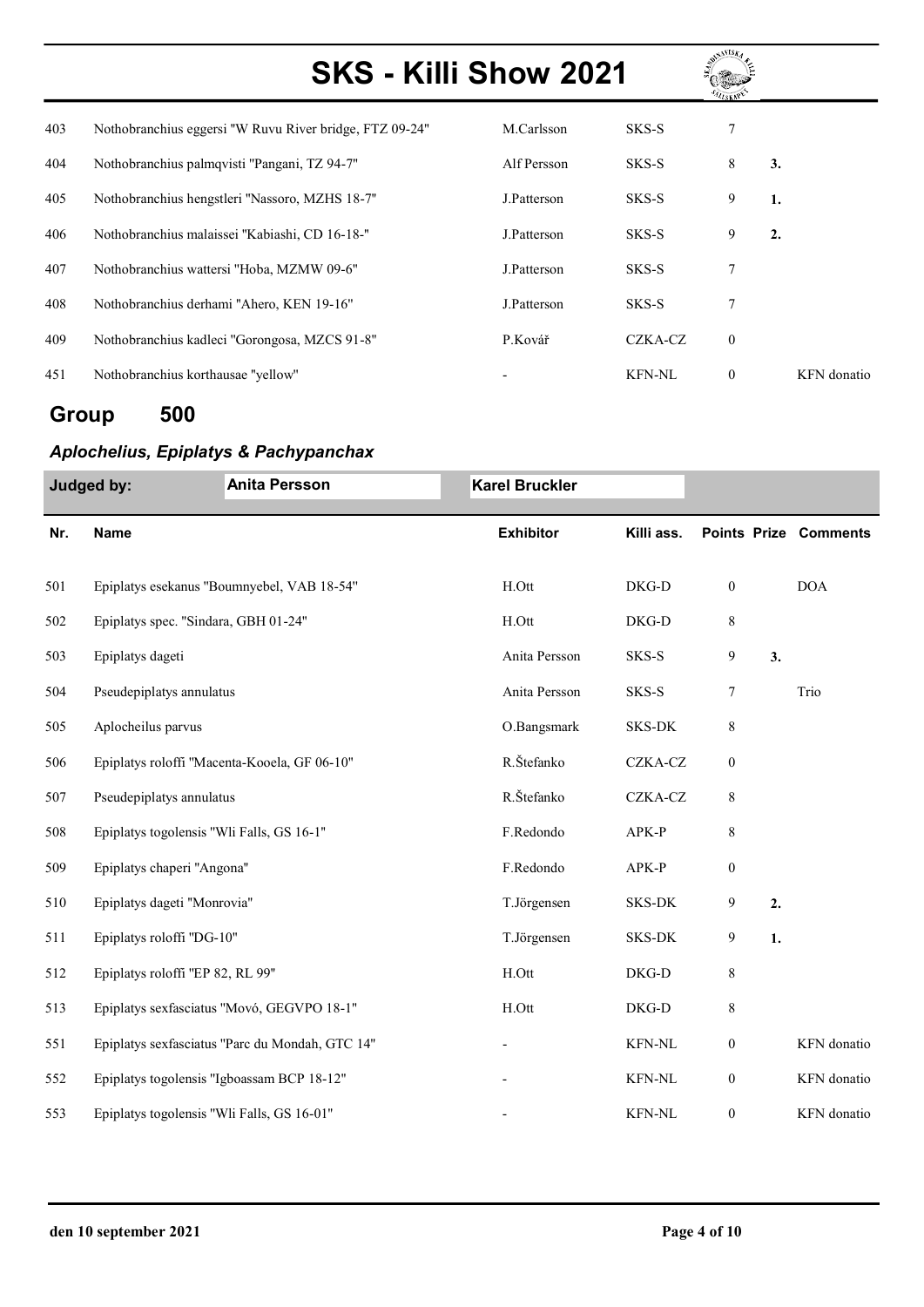

## Group 600

#### Aphyosemion 1 (Chromaphyosemion, Diapteron, Kathetys)

|     | Judged by:                    | Ronni Vlander                                     | <b>Henning Ravn</b> |               |                  |    |                              |
|-----|-------------------------------|---------------------------------------------------|---------------------|---------------|------------------|----|------------------------------|
| Nr. | <b>Name</b>                   |                                                   | <b>Exhibitor</b>    | Killi ass.    |                  |    | <b>Points Prize Comments</b> |
| 601 | Diapteron fulgens "LEC 93-08" |                                                   | V.Sedláček          | CZKA-CZ       | 9                | 1. |                              |
| 602 |                               | Chromaphyosemion bivittatum "Fungé"               | M.Carlsson          | SKS-S         | 8                |    |                              |
| 603 |                               | Aphyosemion exiguum "GKCAR, 90-8"                 | M.Carlsson          | SKS-S         | 7                |    |                              |
| 604 |                               | Chromaphyosemion aurantiacum "Weze, GLC 14"       | Anita Persson       | SKS-S         | 7                |    |                              |
| 605 |                               | Chromaphyosemion bitaeniatum "Lagos"              | Anita Persson       | SKS-S         | 9                |    |                              |
| 606 |                               | Chromaphyosemion melinoeides "Fenda, KEK 98-10"   | Anita Persson       | SKS-S         | 6                |    |                              |
| 607 |                               | Chromaphyosemion volcanum "Kaké II, ABC 06-111"   | Anita Persson       | SKS-S         | 7                |    |                              |
| 608 |                               | Chromaphyosemion volcanum "Mbongé"                | Anita Persson       | SKS-S         | 7                |    |                              |
| 609 |                               | Aphyosemion elberti "Batibo, ADL 13-22"           | J.Patterson         | SKS-S         | 9                | 3. |                              |
| 610 |                               | Aphyosemion elberti "Loungué, CFE 04-5"           | J.Patterson         | SKS-S         | 8                |    |                              |
| 611 |                               | Aphyosemion exiguum "Zoulabot, JVC 13-8"          | J.Patterson         | SKS-S         | 7                |    |                              |
| 612 |                               | Episemion krystallinoron "East Edoum, BBS 99-23"  | M.Juhl              | SKS-DK        | 6                |    |                              |
| 613 |                               | Episemion krystallinoron "East Edoum, BBS 99-23"  | M.Juhl              | <b>SKS-DK</b> | 7                |    |                              |
| 614 |                               | Chromaphyosemion splendopleure "Penda Mboko"      | H-G.Ulmke           | DKG-D         | 8                |    |                              |
| 615 |                               | Chromaphyosemion bivittatum "Funge, CI 98"        | V.Sedláček          | CZKA-CZ       | 9                | 2. |                              |
| 616 |                               | Chromaphyosemion kounguense "Dizangue, VAB 18-64" | J.Brandao           | APK-P         | 7                |    |                              |
| 617 | Aphyosemion elberti "Ndouzen" |                                                   | L.Oliveira          | APK-P         | $\boldsymbol{0}$ |    |                              |
| 618 |                               | Aphyosemion elberti "Kolgolo 2, ABDK 10-351"      | L.Oliveira          | APK-P         | $\boldsymbol{0}$ |    |                              |
| 619 |                               | Aphyosemion elberti "Makenene, CLL 03-12"         | L.Oliveira          | APK-P         | $\boldsymbol{0}$ |    |                              |
| 620 | Diapteron fulgens "LEC 93-7"  |                                                   | L.Oliveira          | APK-P         | $\boldsymbol{0}$ |    |                              |
| 621 |                               | Diapteron cyanostictum "GEMHS 00-16"              | L.Oliveira          | APK-P         | $\boldsymbol{0}$ |    |                              |
| 622 |                               | Chromaphyosemion bivittatum "Fungé, ABC 05-12"    | T.Jörgensen         | SKS-DK        | 9                |    |                              |
| 623 |                               | Episemion krystallinoron "East Edoun, BBS 99-23"  | M.Juhl              | SKS-DK        | $\,8\,$          |    | Trio                         |
| 651 |                               | Chromaphyosemion poliaki "Monea"                  |                     | <b>KFN-NL</b> | $\boldsymbol{0}$ |    | KFN donatio                  |
| 652 |                               | Chromaphyosemion volcanum "Kompina C 03-14"       |                     | KFN-NL        | $\boldsymbol{0}$ |    | KFN donatio                  |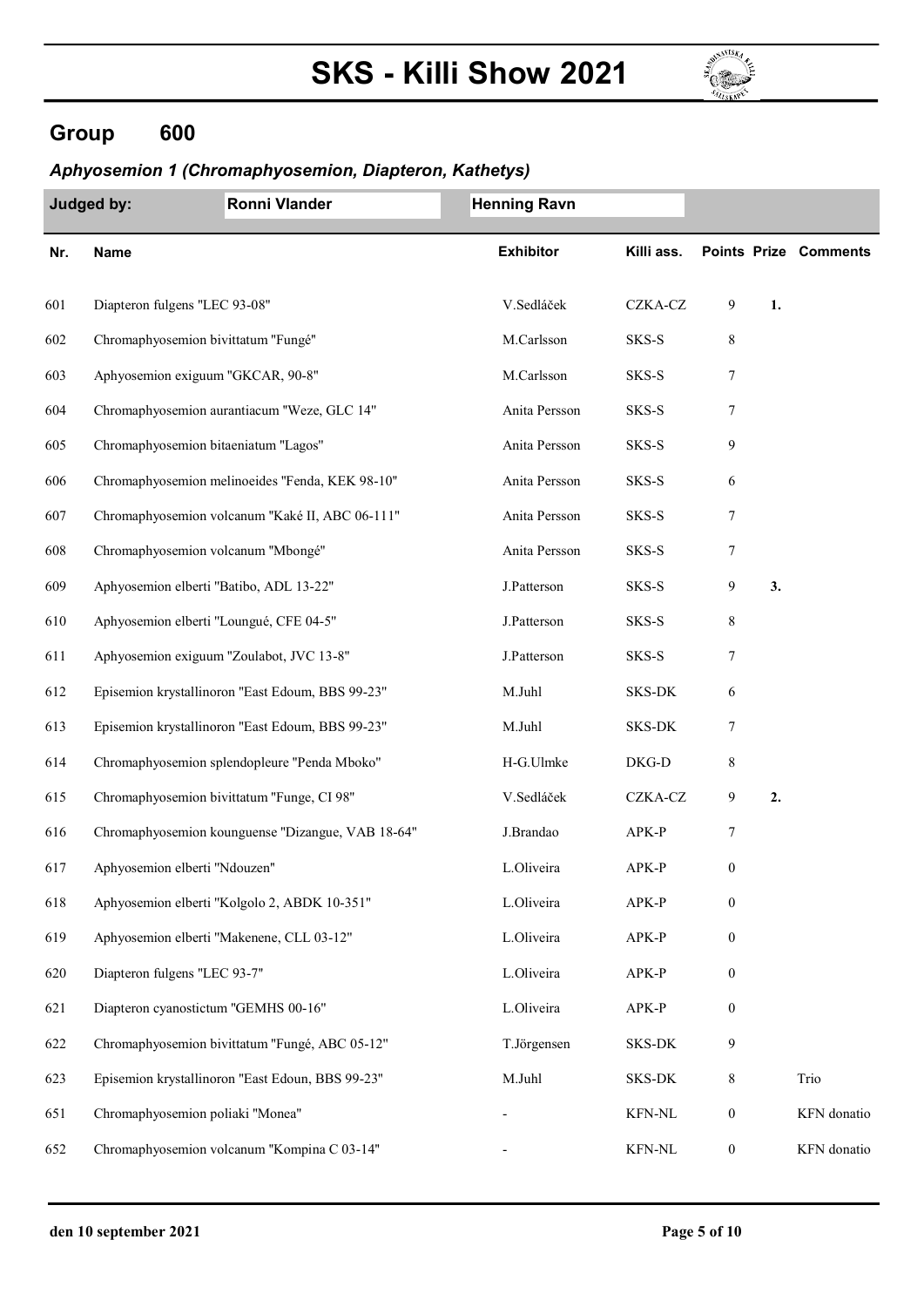

653 Chromaphyosemion bivittatum ''Fungé'' - 0 KFN donatio KFN-NL

## Group 700

#### Aphyosemion 2 (Aphyosemion, Archiaphyosemion, Scriptaphyosemion)

|     | Judged by:                                 | <b>Ronni Vlander</b>                                       | <b>Henning Ravn</b> |               |                  |    |                              |
|-----|--------------------------------------------|------------------------------------------------------------|---------------------|---------------|------------------|----|------------------------------|
| Nr. | Name                                       |                                                            | <b>Exhibitor</b>    | Killi ass.    |                  |    | <b>Points Prize Comments</b> |
| 701 |                                            | Archiaphyosemion guineense "Faranah, GM 2009-1"            | T.Milkuhn           | DKG-D         | $\boldsymbol{7}$ |    |                              |
| 702 | Nimbapanchax cf. viridis "Koniya, GF 06-5" |                                                            | T.Milkuhn           | DKG-D         | 5                |    |                              |
| 703 | Scriptaphyosemion cauveti "Kindia"         |                                                            | V.Sedláček          | CZKA-CZ       | 8                | 3. |                              |
| 704 |                                            | Aphyosemion sp. "CAR MM 18-1, Bayanga"                     | Anita Persson       | SKS-S         | 9                | 2. |                              |
| 705 | Scriptaphyosemion guignardi "Banfora"      |                                                            | O.Bangsmark         | <b>SKS-DK</b> | $\boldsymbol{7}$ |    |                              |
| 706 | Archiaphyosemion petersi "Banco Park"      |                                                            | O.Bangsmark         | SKS-DK        | 8                |    |                              |
| 707 | Archiaphyosemion petersi "Banco Park"      |                                                            | O.Bangsmark         | SKS-DK        | 7                |    |                              |
| 708 |                                            | Aphyosemion plagitaenium "Epoma, RPC 91-1"                 | J.Patterson         | SKS-S         | 7                |    |                              |
| 709 | Aphyosemion castaenum "Lobaye"             |                                                            | J.Patterson         | SKS-S         | $\,$ $\,$        |    |                              |
| 710 |                                            | Scriptaphyosemion geryi spec. aff. "Sud Goual, GCLR 06-12" | J.Patterson         | SKS-S         | 8                |    |                              |
| 711 | Archiaphyosemion guineense "GF 06-11"      |                                                            | J.Brandao           | APK-P         | $\mathbf{0}$     |    |                              |
| 712 | Archiaphyosemion guineense "GF 06-11"      |                                                            | J.Cristiano         | APK-P         | $\boldsymbol{0}$ |    |                              |
| 713 | Scriptaphyosemion schmitti "Juarzon"       |                                                            | T.Jörgensen         | <b>SKS-DK</b> | 9                | 1. |                              |
| 751 | Aphyosemion cognatum "RC 2017"             |                                                            |                     | <b>KFN-NL</b> | $\boldsymbol{0}$ |    | KFN donatio                  |
| 752 |                                            | Aphyosemion spec. "Bayanga, CAR MM 18-1"                   |                     | KFN-NL        | $\boldsymbol{0}$ |    | <b>DOA</b>                   |
| 753 | Archiaphyosemion guineense "GF 06-11"      |                                                            |                     | <b>KFN-NL</b> | $\boldsymbol{0}$ |    | KFN donatio                  |
| 754 | Nimbapanchax cf. viridis "Koniya, GF 06-5" |                                                            |                     | <b>KFN-NL</b> | $\boldsymbol{0}$ |    | KFN donatio                  |

### Group 800

#### Aphyosemion 3 (Mesoaphyosemion)

| Judged by: |                                      | <b>Mats Friberg</b>                            | <b>Jan Wester</b> |         |                                  |  |
|------------|--------------------------------------|------------------------------------------------|-------------------|---------|----------------------------------|--|
| Nr.        | Name                                 |                                                | <b>Exhibitor</b>  |         | Killi ass. Points Prize Comments |  |
| 801        | Aphyosemion mimbon "GEGVPO, 2018-17" |                                                | H.Ott             | $DKG-D$ | $\overline{0}$                   |  |
| 802        |                                      | Aphyosemion australe "Cap Esterias, EBT 96-27" | Anita Persson     | SKS-S   | 8                                |  |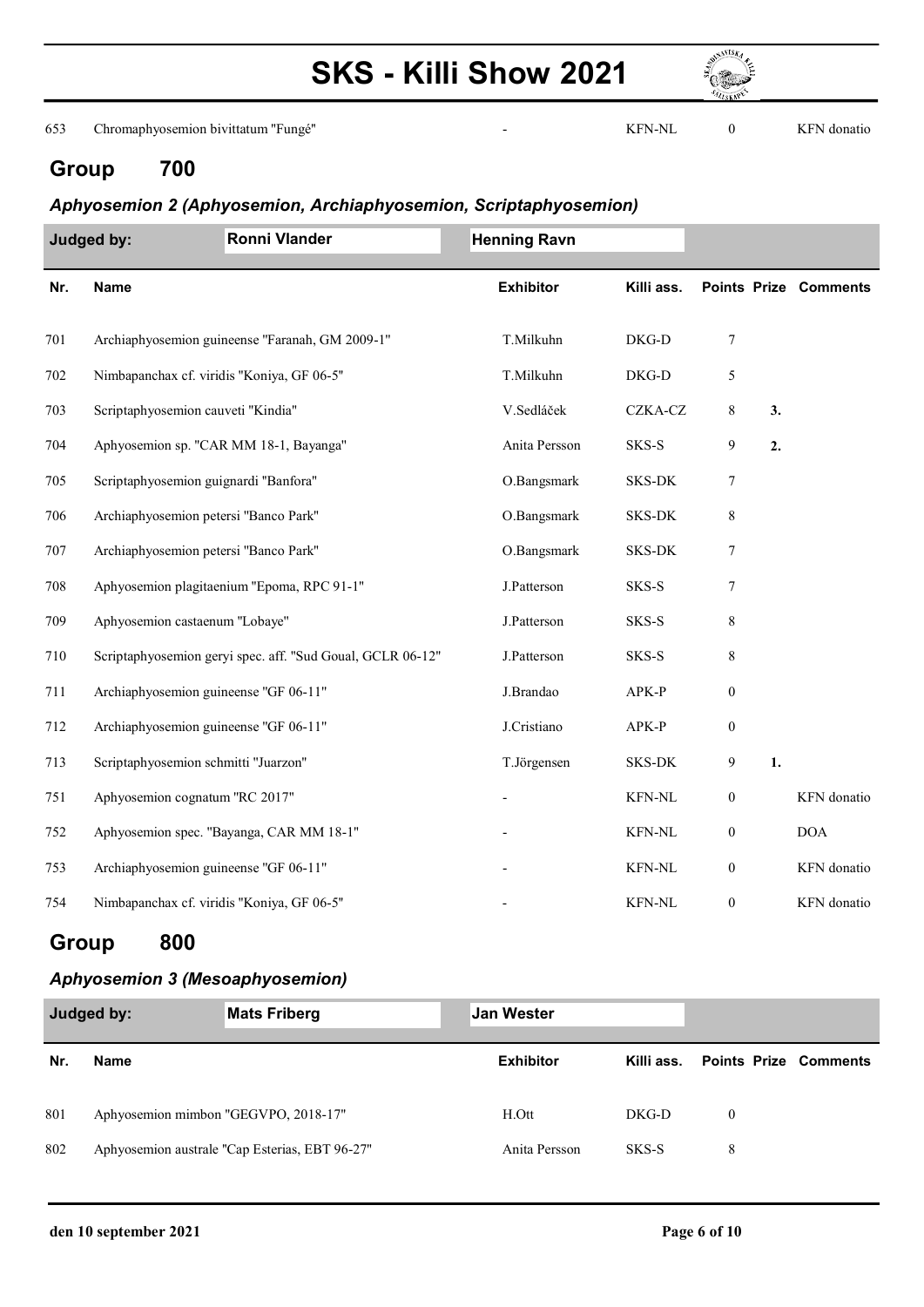| 803 | Aphyosemion australe "gold"                                            | Anita Persson             | SKS-S         | 7                |    |             |
|-----|------------------------------------------------------------------------|---------------------------|---------------|------------------|----|-------------|
| 804 | Aphyosemion boehmi "Camp Maroc, GACC 16-05"                            | Anita Persson             | SKS-S         | 8                |    |             |
| 805 | Aphyosemion campomaanense "ABK 07-181"                                 | Anita Persson             | SKS-S         | 9                | 1. |             |
| 806 | Aphyosemion striatum "GEMHS 00-33"                                     | Anita Persson             | SKS-S         | 7                |    |             |
| 807 | Aphyosemion calliurum "Majidun, NG 17-12"                              | J.Patterson               | SKS-S         | 7                |    |             |
| 808 | Aphyosemion escherichi "Dolisie, FCCO 13-14"                           | J.Patterson               | SKS-S         | 8                |    |             |
| 809 | Aphyosemion citrineipinnis "Massika, GJS 00-3"                         | M.Juhl                    | SKS-DK        | 8                |    |             |
| 810 | Aphyosemion marginatum "Bengui 1-2, GJS 00-29"                         | H-G.Ulmke                 | DKG-D         | 8                |    |             |
| 811 | Aphyosemion escherichi "Kibindouka, CBOS 21-01"                        | V.Sedláček                | CZKA-CZ       | 8                |    | F1          |
| 812 | Aphyosemion celiae "Teké, HML 99-6"                                    | J.Brandao                 | APK-P         | 7                |    |             |
| 813 | Aphyosemion hera "Bengui 1-2, GJS 00-29"                               | J.Brandao                 | APK-P         | 7                |    |             |
| 814 | Aphyosemion joergenscheeli "GBG 93-20"                                 | L.Oliveira                | APK-P         | $\boldsymbol{0}$ |    |             |
| 815 | Aphyosemion halleri "Mbué, Rio Cumtoc, GEMPG 18-4"                     | D.Gonzalez Sanz           | SEK-E         | 9                | 3. |             |
| 816 | Aphyosemion cameronense "Ekowong, Rio Mevana, GEMGSL 19-3"             | A.Pascuel Fernandez SEK-E |               | 7                |    |             |
| 817 | Aphyosemion pyrophore "Lissenque, RC 17-88"                            | A.Pascuel Fernandez SEK-E |               | 7                |    |             |
| 818 | Aphyosemion striatum spec. aff. "km 20 Ncoho-Sendje, GEMGSL 19-<br>32" | A.Pascuel Fernandez SEK-E |               | 7                |    |             |
| 819 | Aphyosemion obscurum "CGVPM 15-20"                                     | A.Pascuel Fernandez SEK-E |               | 7                |    |             |
| 820 | Aphyosemion celiae "Téké, HML 99-6"                                    | T.Jörgensen               | SKS-DK        | 8                |    |             |
| 821 | Aphyosemion caudofasciatum "FCO 2011-8"                                | <b>B.Woessner</b>         | DKG-D         | 9                | 2. |             |
| 822 | Aphyosemion caudofasciatum "FCO 2011-8"                                | V.Munsch                  | SKS-S         | 7                |    |             |
| 823 | Aphyosemion pyrophore "Komono, RPC 82-2"                               | V.Munsch                  | SKS-S         | 7                |    |             |
| 824 | Aphyosemion escherichi 'Kibindouka, CBOS 21-01'                        | V. Sedlacek               | CZKA-CZ       | $\,8\,$          |    |             |
| 851 | Aphyosemion australe "Cap Estérias, BSWG 97-24"                        |                           | <b>KFN-NL</b> | $\boldsymbol{0}$ |    | KFN donatio |

## Group 900

#### Fundulopanchax

| Judged by: |                                                | <b>Mogens Juhl</b>                                  | <b>Jim Hansen</b> |            |                              |  |
|------------|------------------------------------------------|-----------------------------------------------------|-------------------|------------|------------------------------|--|
| Nr.        | <b>Name</b>                                    |                                                     | <b>Exhibitor</b>  | Killi ass. | <b>Points Prize Comments</b> |  |
| 901        | Callopanchax occidentalis "Teme Yellah, SL 89" |                                                     | T.Milkuhn         | $DKG-D$    | 7                            |  |
| 902        |                                                | Fundulopanchax amieti "Edea-Yaoundé km 18, C 89-31" | R.Štefanko        | CZKA-CZ    | 8                            |  |

**RATIONAL ALL**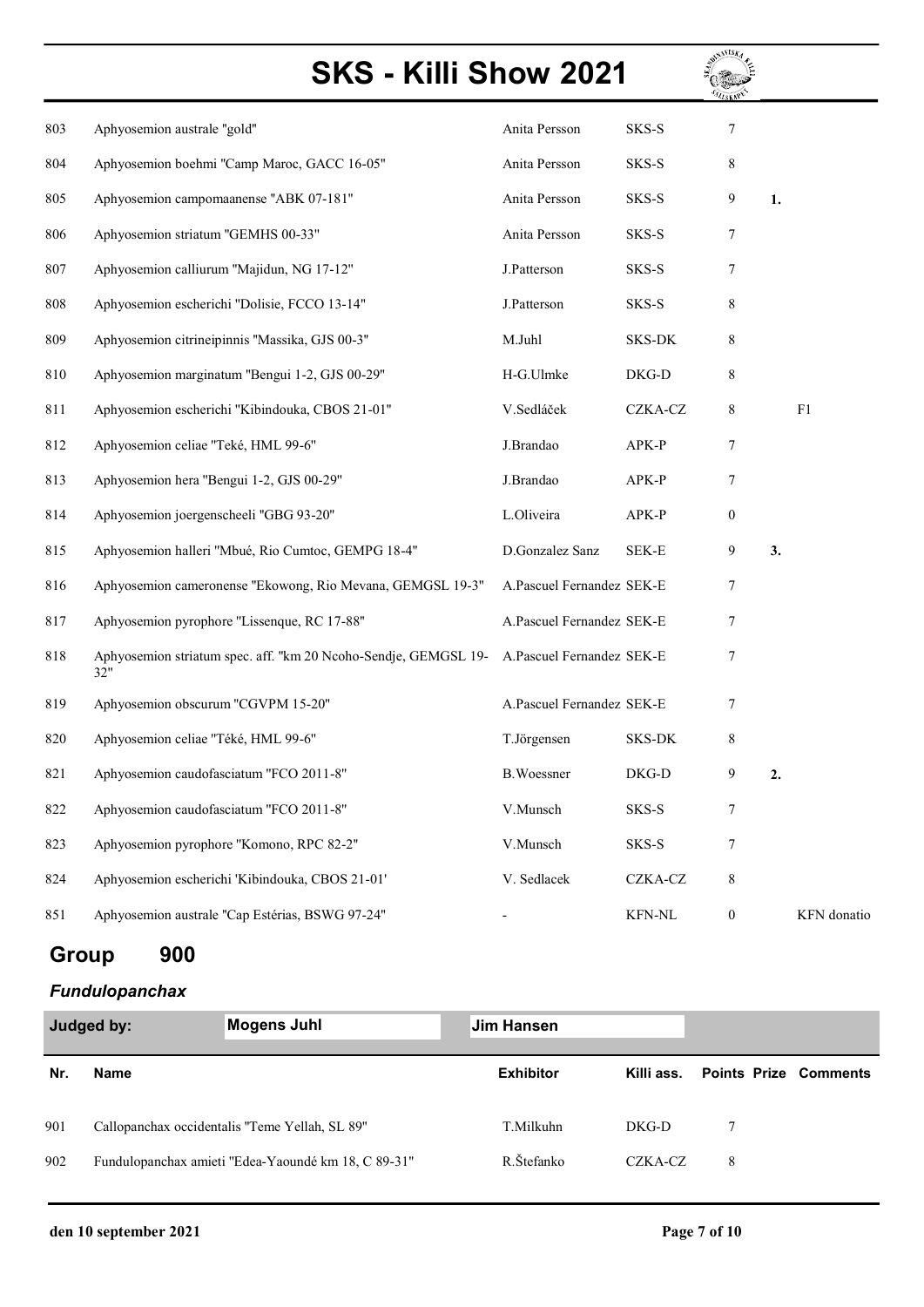

| 903 | Fundulopanchax walkeri "Abidjan"                   | J.Rosenstock  | <b>SKS-DK</b> | 7            |    |
|-----|----------------------------------------------------|---------------|---------------|--------------|----|
| 904 | Fundulopanchax sjoestedti                          | M.Carlsson    | SKS-S         | 0            |    |
| 905 | Fundulopanchax arnoldi "Ughelli river, NMM 2014-9" | Anita Persson | SKS-S         | 8            |    |
| 906 | Fundulopanchax filamentosus "Ikorodu"              | Anita Persson | SKS-S         | 8            |    |
| 907 | Fundulopanchax marmoratus "Mbongé"                 | Anita Persson | SKS-S         | 8            |    |
| 908 | Fundulopanchax nigerianus "Dumbo, ADL 13-16"       | Anita Persson | SKS-S         | 8            |    |
| 909 | Fundulopanchax nigerianus "Misaje, ADL 13-15"      | Anita Persson | SKS-S         | 8            | 3. |
| 910 | Fundulopanchax sjoestedti "red dwarf"              | Anita Persson | SKS-S         | 8            |    |
| 911 | Fundulopanchax sjoestedti "red dwarf"              | Anita Persson | SKS-S         | 8            |    |
| 912 | Fundulopanchax cinnamomeus "Kurume, ADL 13-35"     | J.Brandao     | APK-P         | $\mathbf{0}$ |    |
| 913 | Fundulopanchax walkeri "Abidjan"                   | T.Jörgensen   | <b>SKS-DK</b> | 8            |    |
| 914 | Fundulopanchax marmoratus "Nguti 05"               | T.Jörgensen   | <b>SKS-DK</b> | 9            | 2. |
| 915 | Fundulopanchax scheeli                             | T.Jörgensen   | <b>SKS-DK</b> | 8            |    |
| 916 | Fundulopanchax sjoestedti                          | T.Jörgensen   | <b>SKS-DK</b> | 9            | 1. |

## Group 1000

### Lampeyes and other

| Judged by: |                                         | <b>Mogens Juhl</b>                          | <b>Jim Hansen</b> |            |                              |  |
|------------|-----------------------------------------|---------------------------------------------|-------------------|------------|------------------------------|--|
| Nr.        | <b>Name</b>                             |                                             | <b>Exhibitor</b>  | Killi ass. | <b>Points Prize Comments</b> |  |
| 1001       |                                         | Lacustricola bukobanus "Mityana, UGJ 99-17" | Anita Persson     | SKS-S      | 8                            |  |
| 1002       | Lacustricola pumilus "Burundi, CI 2008" |                                             | Anita Persson     | SKS-S      | 9<br>1.                      |  |
| 1003       | Micropanchax spec. "Rundu, NA-K 2017"   |                                             | Anita Persson     | SKS-S      | 8<br>2.                      |  |
| 1004       | Poropanchax luxophthalmus               |                                             | O.Bangsmark       | SKS-DK     | 8<br>3.                      |  |
| 1005       | Poropanchax normani                     |                                             | J.Brandao         | $APK-P$    | 7                            |  |

### Group 1100

#### Breeding class, annuals

| Judged by: |      | ∣Mikael Möller                                     | John Rosenstock  |       |                                   |  |
|------------|------|----------------------------------------------------|------------------|-------|-----------------------------------|--|
| Nr.        | Name |                                                    | <b>Exhibitor</b> |       | Killi ass.  Points Prize Comments |  |
| 1101       |      | Nothobranchius korthausae "Mafia Island, TZN 08-2" | M.Carlsson       | SKS-S |                                   |  |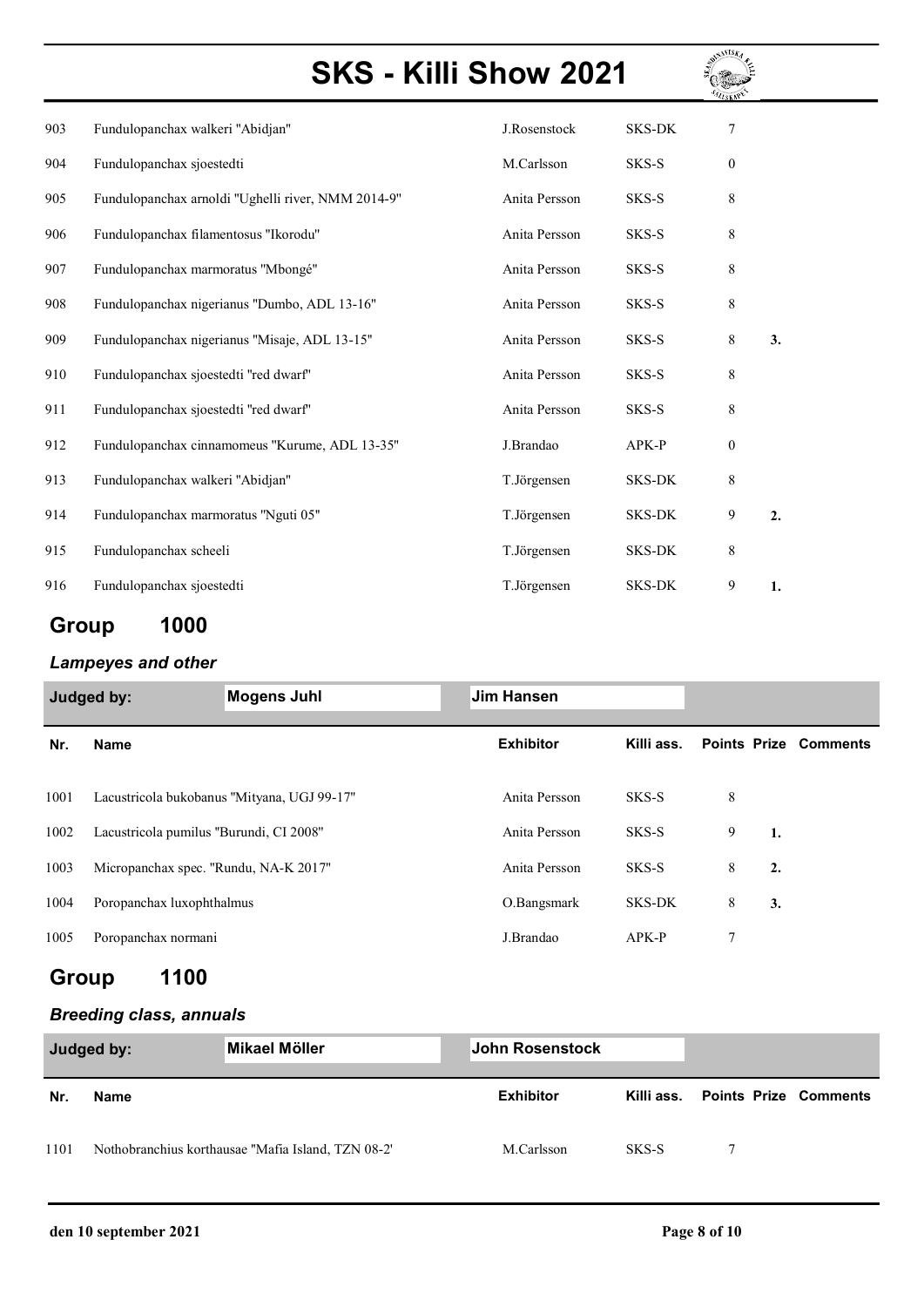

| 1102 | Nothobranchius patrizii                            | M.Carlsson    | SKS-S         | 9                | 3. |
|------|----------------------------------------------------|---------------|---------------|------------------|----|
| 1103 | Fundulopanchax arnoldi "Ughelli river, NMM 2014-9" | Anita Persson | SKS-S         | 8                |    |
| 1104 | Fundulopanchax avichang "Nguba II, GEML 00-16"     | Anita Persson | SKS-S         | 9                | 2. |
| 1105 | Fundulopanchax sjoestedti "red dwarf"              | Anita Persson | SKS-S         | $\,8\,$          |    |
| 1106 | Simpsonichthys punctulatus "Goias, 03-07"          | J.Patterson   | SKS-S         | 9                | 1. |
| 1107 | Nothobranchius rachovii "Beira 98"                 | H-G.Ulmke     | DKG-D         | 7                |    |
| 1108 | Nothobranchius korthausae "Mafia, red"             | H-G.Ulmke     | DKG-D         | 7                |    |
| 1109 | Nothobranchius palmqvisti "Ramirezi, KEN 08-23"    | H-G.Ulmke     | DKG-D         | 7                |    |
| 1110 | Nothobranchius eggersi "Ngulakula, TAN 19-18"      | H-G.Ulmke     | DKG-D         | $\boldsymbol{0}$ |    |
| 1151 | Nothobranchius foerschi "Soga, TAN 97-47"          |               | <b>KFN-NL</b> | $\boldsymbol{0}$ |    |

## Group 1200

#### Breeding class, other

| Judged by: |                                      | Mikael Möller                              | <b>John Rosenstock</b> |               |                  |    |                              |
|------------|--------------------------------------|--------------------------------------------|------------------------|---------------|------------------|----|------------------------------|
| Nr.        | <b>Name</b>                          |                                            | <b>Exhibitor</b>       | Killi ass.    |                  |    | <b>Points Prize Comments</b> |
| 1201       | Plataplochilus sp. "Mela, PEG 93-20" |                                            | T.Litz                 | DKG-D         | 9                |    |                              |
| 1202       | Plataplochilus pulcher "GEM 2020-7"  |                                            | T.Litz                 | DKG-D         | 9                | 1. |                              |
| 1203       |                                      | Aphyosemion hera "Bengui 1-2, GJS 00-29"   | Anita Persson          | SKS-S         | 9                |    |                              |
| 1204       | Aphyosemion castaenum "Lobaye"       |                                            | J.Petterson            | SKS-S         | 8                |    |                              |
| 1205       |                                      | Aphyosemion calliurum "Majidun, NG 17-12"  | J.Petterson            | SKS-S         | $\,$ $\,$        |    |                              |
| 1206       |                                      | Micropanchax katangae "Kongola, NA-K 2017" | R.Knutsson             | SKS-S         | 7                |    |                              |
| 1207       | Anatolichthys iconii "Kovada Canal"  |                                            | M.Juhl                 | SKS-DK        | 8                |    |                              |
| 1208       |                                      | Aphyosemion striatum "Movo, GEGVPO 18-1"   | H-G.Ulmke              | DKG-D         | 7                |    |                              |
| 1209       | Fundulopanchax scheeli               |                                            | H-G.Ulmke              | DKG-D         | 9                | 3. |                              |
| 1210       | Pseudepiplatys annulatus             |                                            | R.Štefanko             | CZKA-CZ       | $\boldsymbol{0}$ |    |                              |
| 1211       | Oryzias woworae                      |                                            | R.Štefanko             | CZKA-CZ       | 9                |    |                              |
| 1212       | Oryzias latipes                      |                                            | R.Štefanko             | CZKA-CZ       | 8                |    |                              |
| 1213       | Aphyosemion elberti "Ndouzen"        |                                            | V.Munsch               | SKS-S         | 9                | 2. |                              |
| 1214       | Foerschichthys nigerianus "CI 2013"  |                                            | V.Munsch               | SKS-S         | 7                |    |                              |
| 1251       | Aphyosemion cognatum "RC 2017"       |                                            |                        | <b>KFN-NL</b> | $\boldsymbol{0}$ |    | KFN donatio                  |